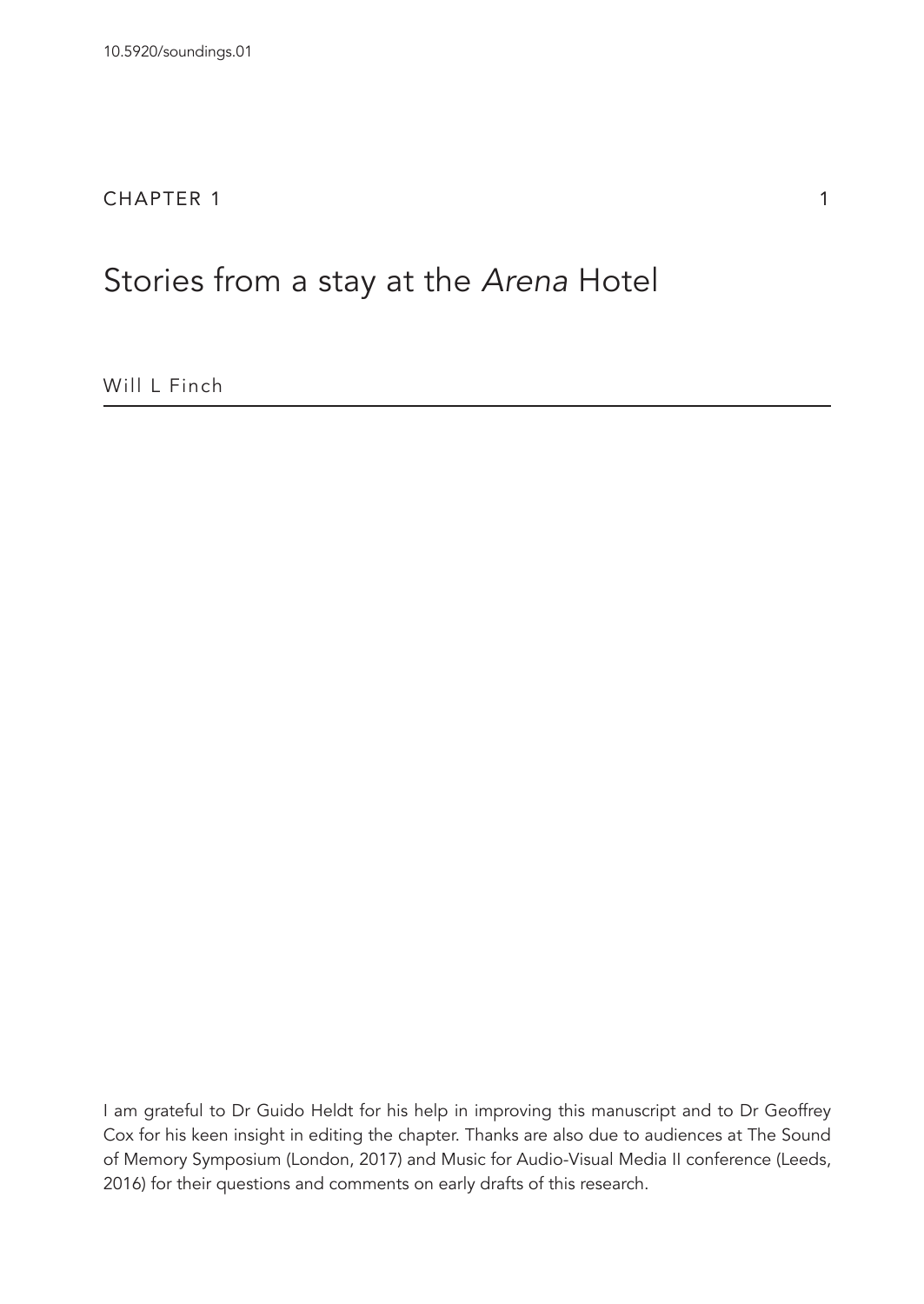The BBC's arts and culture documentary series, *Arena* (1975 – present), has produced over 600 television documentaries on a diverse range of subjects. While prizing investigative and artistic rigour, *Arena* allows directors experimental approaches to subjects 'insignificant' and 'worthy', 'low' and 'high'. It is an approach earning *Arena* the descriptions: 'a maverick outfit' (Born, 2004, p. 97); a '*Panorama* for the arts' (Seaton, 2015, p. 92); and 'our best arts programme' (Rees, 2016). Many of *Arena's* films do not give the didactic experience one might expect from public service documentaries, rather they provide cultural encounters that *Arena's* creators consider 'valid in their own right' (Walker, 1993, p. 108). *Arena's* documentaries vary in length and time slot and form a nexus of myriad directors, creative contributors, documentary styles, and subjects. *Arena's* audio profile is also diverse, using 'live', pre–existing, and specially commissioned music.

In 2012, *Arena* launched an online project, the *Arena* Hotel, hosted at: www. arenahotel.tv.1 The *Arena* Hotel is an archive-cum-exhibition website using the ideas and features of a hotel to organise and present material pertaining to *Arena*. Rooms in the Hotel are linked web pages accessible via the 'lift'. In the rooms, visitors watch short (1 – 6 minutes), re-edited excerpts of *Arena's* documentaries that offer snapshots of several of *Arena's* subjects (see Table 1 for a full list). The simultaneous residency of these subjects makes the Hotel's position in time and space ambiguous. The Hotel is a concurrence of people and stories drawn from any *time* from the mid-twentieth century to 2012, and from any*where* within a broadly Anglo-American cultural sphere. This ambiguity enables *Arena's* films and the subjects they mediate to interact in the Hotel's simulated rooms and corridors.

| Floor | Room       | Artefact/object                                | Subject(s) of Film                | <b>Description of Subject</b>   |
|-------|------------|------------------------------------------------|-----------------------------------|---------------------------------|
|       | Rooftop    | Superman silhouette                            | Larry Niven                       | American science fiction writer |
|       |            | Kerouac's On the Road                          | William Burroughs                 | American writer                 |
|       |            | Sign: 'Pool Closed:<br>Positively No Swimming' | Pete Doherty                      | British musician                |
| 6     | Restaurant | Menu card                                      | Andy Warhol (and W.<br>Burroughs) | American artist                 |
|       |            | Trilby hat                                     | Galton And Simpson                | English comedy script writers   |
|       |            | Orange cricket                                 | Cricket Bisque                    | Soup served in a dog bowl       |
|       |            | Crime scene                                    | James Ellroy                      | American crime writer           |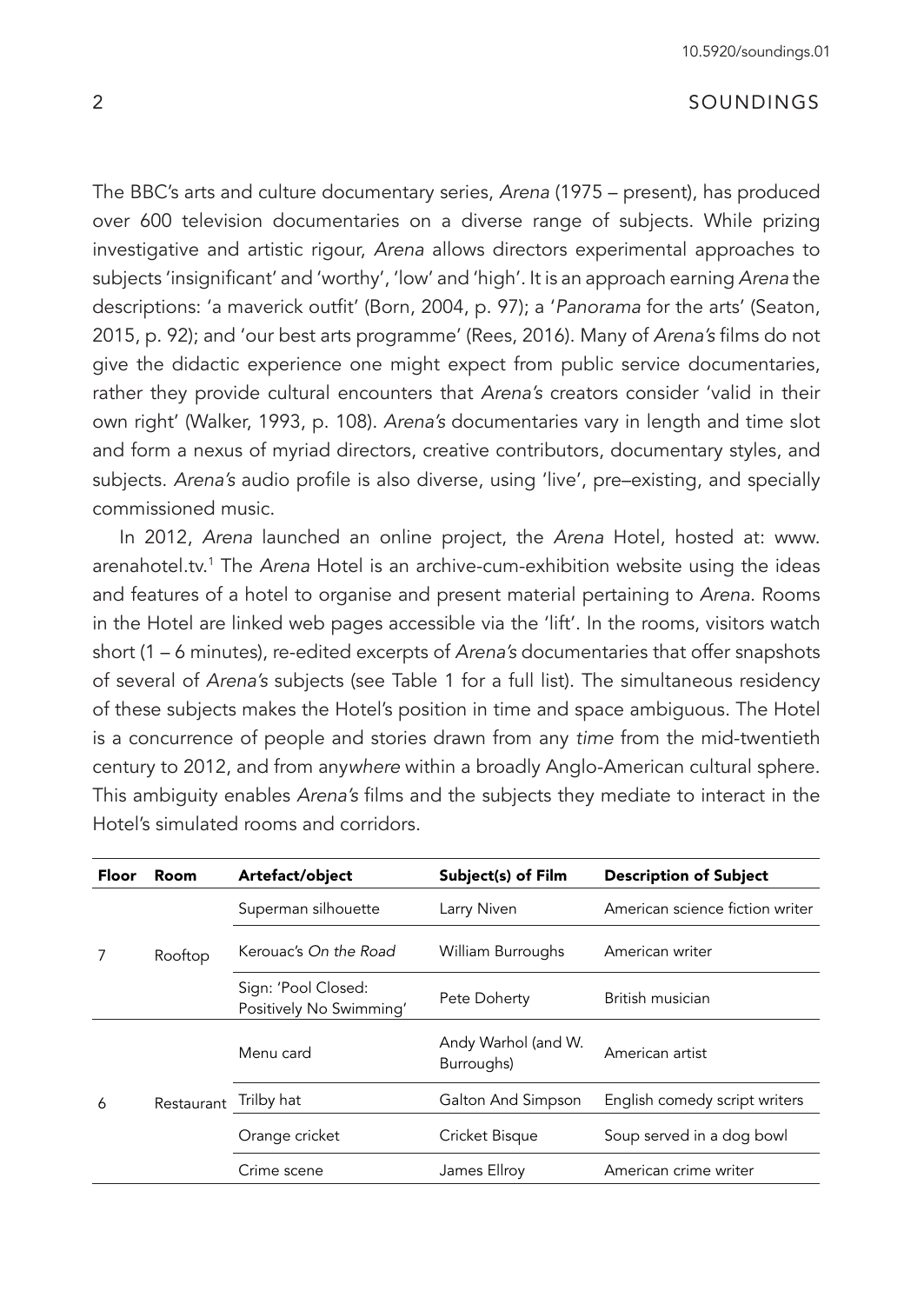|      |                                | Stained-glass window                           | Amy Winehouse                      | British soul/jazz musician                   |
|------|--------------------------------|------------------------------------------------|------------------------------------|----------------------------------------------|
| 5    | Chapel                         | Sign: church services and<br>information       | Rev. Gary Howington                | American evangelist                          |
|      |                                | Silhouette of a nun                            | Sister Wendy Beckett               | British nun and art historian                |
| 4    | Tea Room                       | Margaret Thatcher bust                         | Luck and Low                       | Creators of 'Spitting Image'                 |
|      |                                | Tea cup                                        | Francis Bacon                      | British-Irish artist                         |
|      |                                | Round sunglasses                               | Ozzy Osbourne                      | British heavy metal musician                 |
| 3    | Health<br>and<br>Beauty<br>Spa | Mirror/portrait of Ekberg                      | Anita Ekberg                       | Swedish actress/model                        |
|      |                                | Pair of trainers                               | Robert Crumb                       | American cartoonist/musician                 |
|      |                                | Inflatable pool chair                          | Luciano Pavarotti                  | Italian opera singer                         |
| 2    | Ballroom                       | Statue of George Formby                        | George Formby                      | The George Formby Society                    |
|      |                                | Leather jacket                                 | Dancing in Texas                   | Country music and dance                      |
|      |                                | Sign: 'Robben Island<br>Dancing Lessons'       | Robben Island                      | Dancing in the South African<br>prison       |
|      | Lobby                          | Flat screen TV                                 | Arena Hotel                        | Hotel's welcome video                        |
|      |                                | Stuffed panda head                             | Chi Chi                            | London Zoo's giant panda                     |
| G    |                                | Portrait of Peel                               | John Peel                          | British radio DJ                             |
|      |                                | Portrait of Mandela                            | Nelson Mandela*                    | South African politician                     |
|      |                                | Portrait of Warhol                             | Chelsea Hotel*                     | Infamous New York hotel                      |
|      |                                | Portrait of Jesus                              | American South*                    | Country music and Christianity<br>in America |
|      |                                | Photograph of Guthrie                          | Woody Guthrie*                     | American folk musician                       |
| -1   | Bar                            | Neon Sign: 'Cocktails'                         | Luis Buñuel                        | Spanish filmmaker                            |
|      |                                | Photograph of Venables                         | Terry Venables                     | British footballer                           |
|      |                                | Cowboy hat                                     | Kinky Friedman                     | American country singer                      |
| $-2$ | Kitchen                        | Dinner trolley                                 | Mary Langston                      | Elvis Presley's cook                         |
|      |                                | Meat and Yorkshire<br>puddings                 | Spitting Image                     | British satirical puppet show                |
|      |                                | Sign: 'Now wash your<br>hands please'          | Louise Bourgeois                   | French-American artist                       |
| -3   | Nightclub                      | Guitar case                                    | The Other Jimi<br>Hendrix          | Hendrix cover act                            |
|      |                                | Microphone stand and<br>military jacket        | Pete Doherty and Poly<br>Styrene   | Rock musicians                               |
|      |                                | Poster: Nigel Finch's film<br>Stonewall (1995) | The Disappointer<br><b>Sisters</b> | Cabaret drag performers                      |

Table 1: Contents of The *Arena* Hotel. \* Takes visitors to external web page.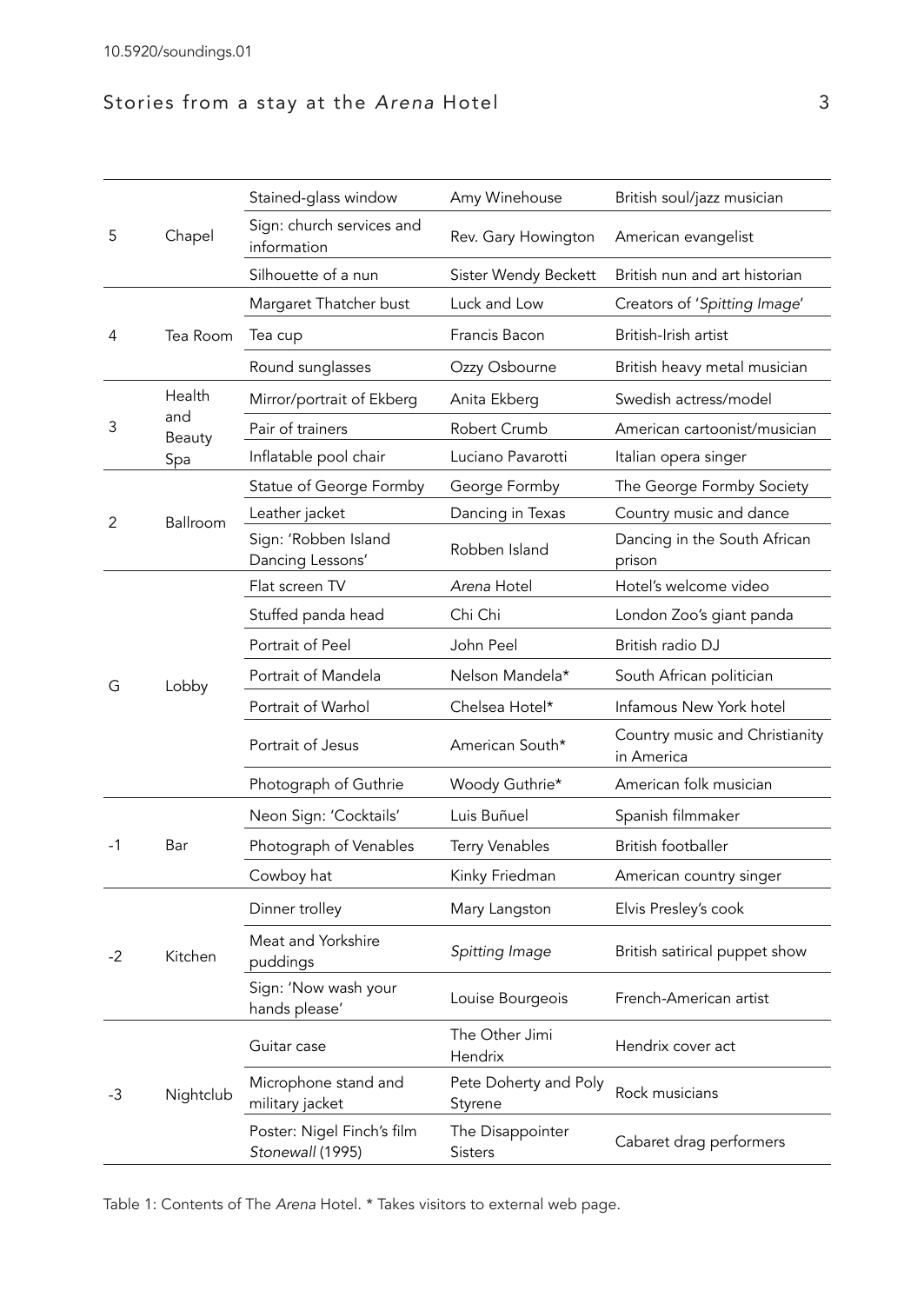*Arena's* longstanding editor/director Anthony Wall has written a blog article titled 'Archive: Past, present, future' (2014). The article considers how *Arena's* film archive has been reused by *Arena* and introduces the Hotel as such a use. The Hotel is part of a complex non-linear flow between documentary films and archives. In one direction, archive footage moves into documentaries to serve myriad functions, the most prominent being as a primary source that supplies films with certain kinds of 'authority' (Kepley & Swender, 2009). In the other direction, documentary films are found in digital and analogue archives where they are open to interpretation as 'objective' evidence, indexical objects and personal mementos (Baron, 2014, pp. 2 – 4). Documentary practice is both *in* and *of* the archive. This deep-rooted movement shapes, and is shaped by, the *Arena* Hotel; it is central to the Hotel's genesis and to the way this chapter addresses the possible significance the Hotel holds for its creators, 'guests' and visitors.

This chapter comprises four sections. It begins with an account of how the Hotel operates and exposes the important position music is given within the hotel. Attention is drawn to how figurative gaps between subjects and films in the Hotel are blurred by the Hotel's use of sound and by its visual presentation. A second section gives two examples of this blurring in action and draws particular attention to two explicitly musical spaces within the Hotel. The third section frames the Hotel within the discourse of the so called 'archival turn' which was identified throughout the humanities during the late-twentieth-century (Simon, 2002). The final section draws these elements together to discuss how, by encouraging visitors to investigate gaps between *Arena's* archival materials through the use of sound and music, the Hotel acts as a (web)site of 'mediated memories' (van Dijck, 2007). In the Hotel, I argue, visitors can imagine the exhibition/archive space as, following Doreen Massey (2005), a simultaneity of stories. The encouragement and creation of these stories indicates a nostalgic desire to encounter the past, whilst understanding such a past is lost or never existed (Boym, 2001, p. 21). The music found within the Hotel acts both as a tool by which these feelings are conjured, and often as the documentary subject that focuses the Hotel's retrospective project.

But first, two caveats: my doctoral research explores *Arena's* wider relationship with music — how *Arena* constructs ideas about music, and what uses the series makes of music. This chapter, though, examines the *Arena* Hotel. It does not consider the Hotel in isolation, but it does so without extensive reference to *Arena's* televisual output. Similarly, although all films housed within the Hotel form part of my argument,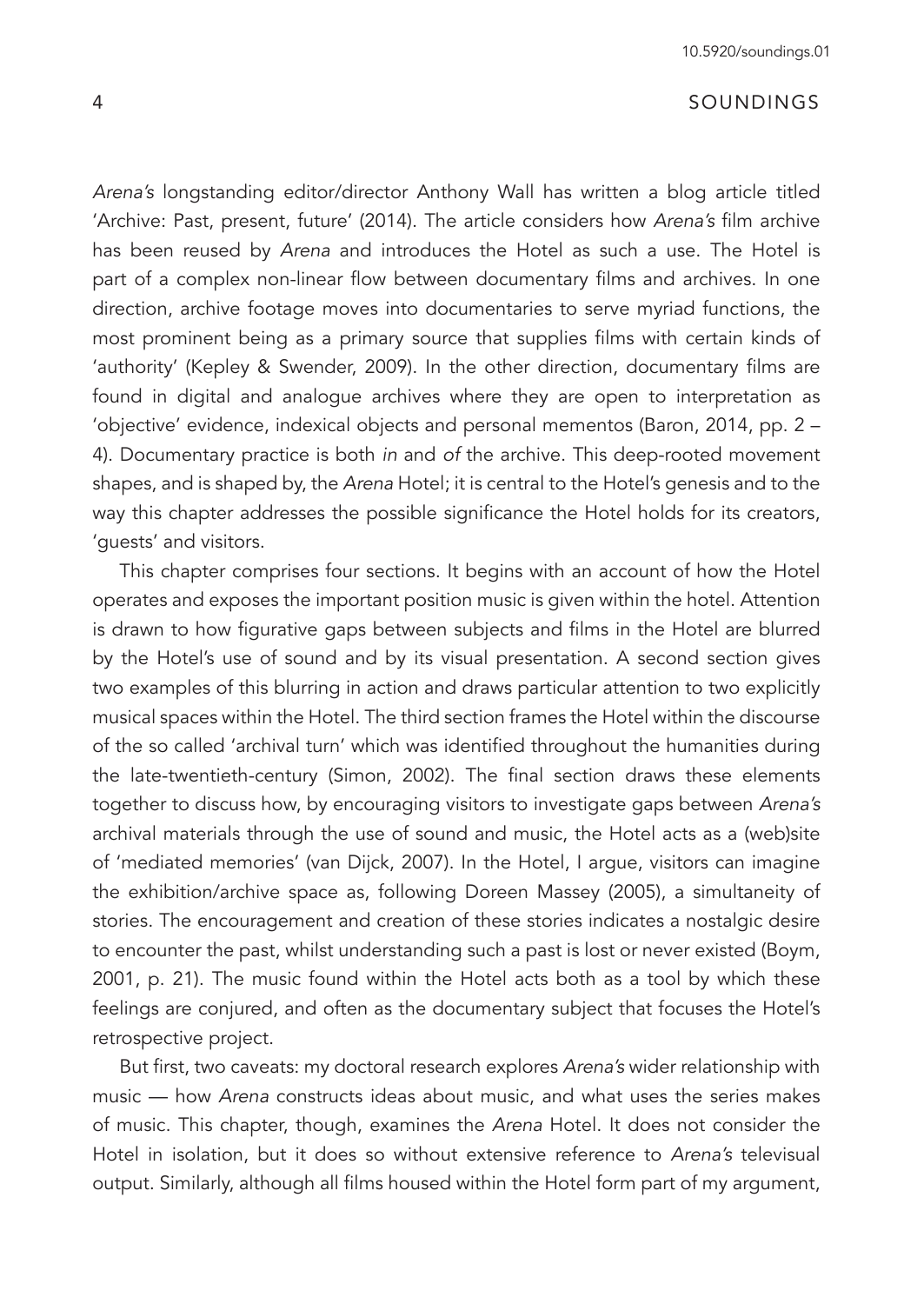this chapter limits its scope to a small number of examples. The selected films are identified both as examples of the Hotel's general approach and also as key films that focus the argument and best expose music and sound's roles within the Hotel.

### An Audiovisual Guide to the *Arena* Hotel

#### *Looking at the Hotel*

The *Arena* Hotel is a series of highly stylised interactive photomontages. Its collage-like style gives the Hotel an appearance akin to British artist Richard Hamilton's iconic work, *Just what is it that makes today's homes so different, so appealing?* (1956). Considered as a catalytic work of the British Pop Art movement, Hamilton's is 'one of the most celebrated images in twentieth-century British art' (Stonard, 2007, p. 607). Hamilton's collage, as with the wider Pop Art movement, exposes a fascination (often ironic) with the objects and symbolism of popular culture, especially American popular culture (Ruhrberg, 2000, p. 303). For Karl Ruhrberg, *Just what is it* reveals the 'intelligence and sophistication of a composition rife with allusions and ambiguities' (2000, p. 303). Although not acknowledged as an influence on the Hotel's design, the debt to collages like Hamilton's is plain. By 2012, Hamilton's collage had become a well-known classic of British art and a cornerstone in the tradition of a 'high-art' take on popular culture. Considering Hamilton's work, (and similar works), as a point of reference for *Arena's* Hotel, positions it within the same venerable traditions. As well as the Hotel's use of a similar 'cut-and-paste' style, its allusion to Pop Art aesthetics points to comparable referential themes between Hamilton's collage and *Arena's* Hotel. *Arena's* wider project is also prompted by a fascination with popular culture, an area 'no [television] series before *Arena* entered with such energy and panache' (Wyver, 2007, p. 58). Popular culture offered fertile material for creating those documentaries for which *Arena* became famous. John Wyver described *Arena's* most celebrated films from the 1980s as 'irreverent, imaginative films colliding great characters with submerged skeins of cultural theory, boundless curiosity with a delight in every kind of surprise' (2007, p. 58). The films Wyver considers as contributing to this description occupy important places in the Hotel and the history of British television documentary e.g. *My Way* (1979), *Chelsea Hotel* (1981), and *The Life and Times of Don Luis Buñuel* (1984).

The films within the Hotel are housed in one of ten rooms. Visitors arriving in the lobby must enter the lift where buttons indicate the accessible rooms. Each room is framed by the lift's interior and a sign indicating the current floor; moving a mouse around the room causes the image to scroll left and right behind the static doors, giving the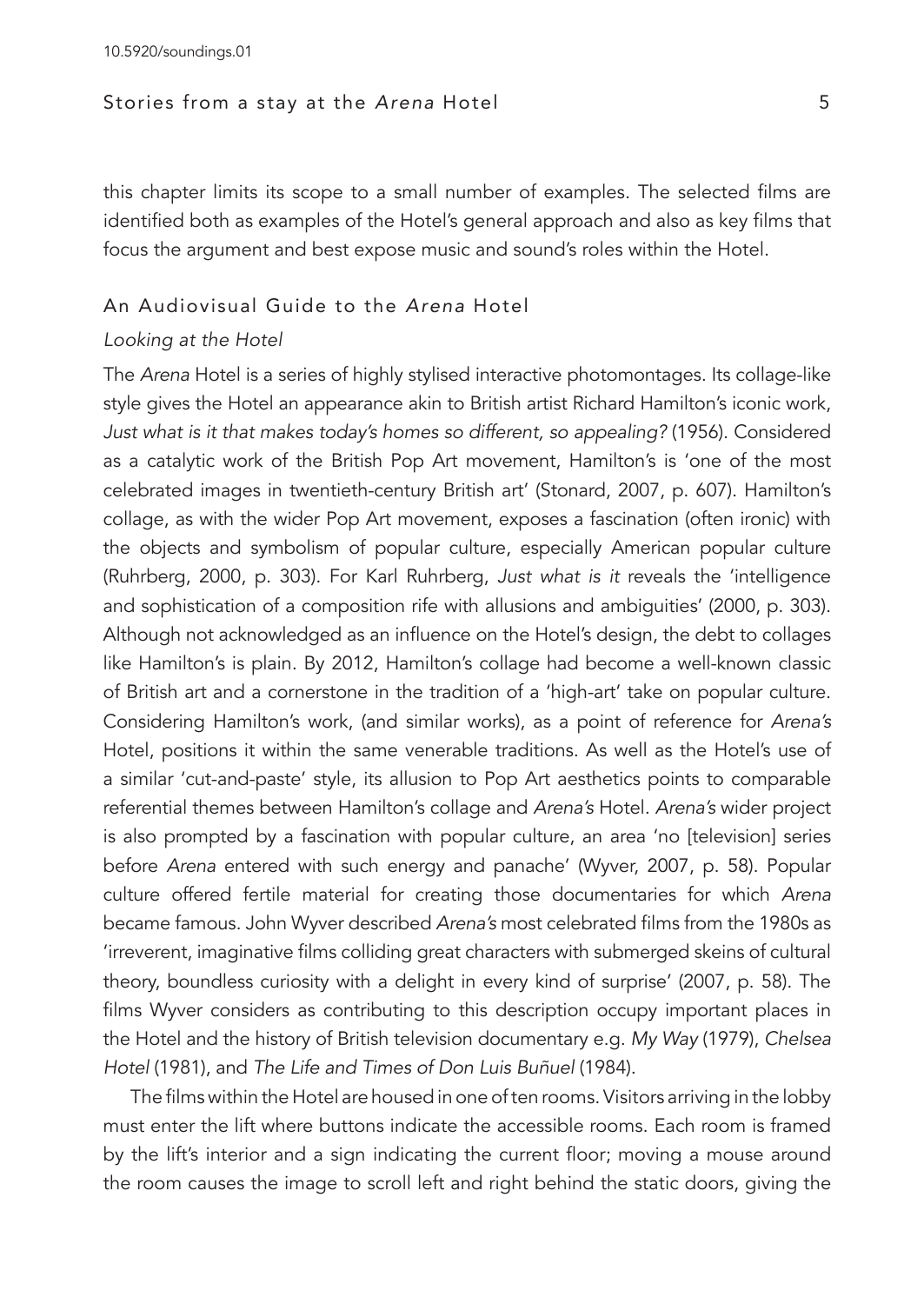

Figure 1: The *Arena* Hotel's 'Tea Room'. Screenshot from <www.arenahotel.tv/floors/tea-room>. Reproduced with permission from BBC *Arena*.

impression of a three-dimensional space, much like a box diorama. The Hotel comprises an enviable number of amenities (see Table 1). Looking at these rooms, visitors find a straightforward treasure hunt (see Figure 1). Three or more glowing objects within a room can be clicked on to show short films from *Arena's* archive.2 The glowing objects — a guitar case, a pair of sunglasses, and a sign reading 'Now wash your hands please' — are artefacts relating to the films. Sometimes they offer simple associations. For example, a bust of *Spitting Image's* Margaret Thatcher reveals the caption, 'Spitting Image' and a clip from *Arena's* 1980 film *Luck and Flaw*, which profiles the show's creators.<sup>3</sup> The association of other objects is initially less clear. A large inflatable armchair floating in a swimming-pool takes visitors to footage of Pavarotti in the pool of his summer residence. In the Hotel's restaurant, a menu stand is captioned 'Andy Warhol'. Clicking on it begins a clip from *Arena's* iconic film *Chelsea Hotel* (1981) in which Andy Warhol and William Burroughs sit at dinner discussing chicken fried steak.

As these brief examples show, the Hotel's rooms are, in the same way as Hamilton's collage *Just what is it,* littered with allusions and ambiguities. Visitors to the Hotel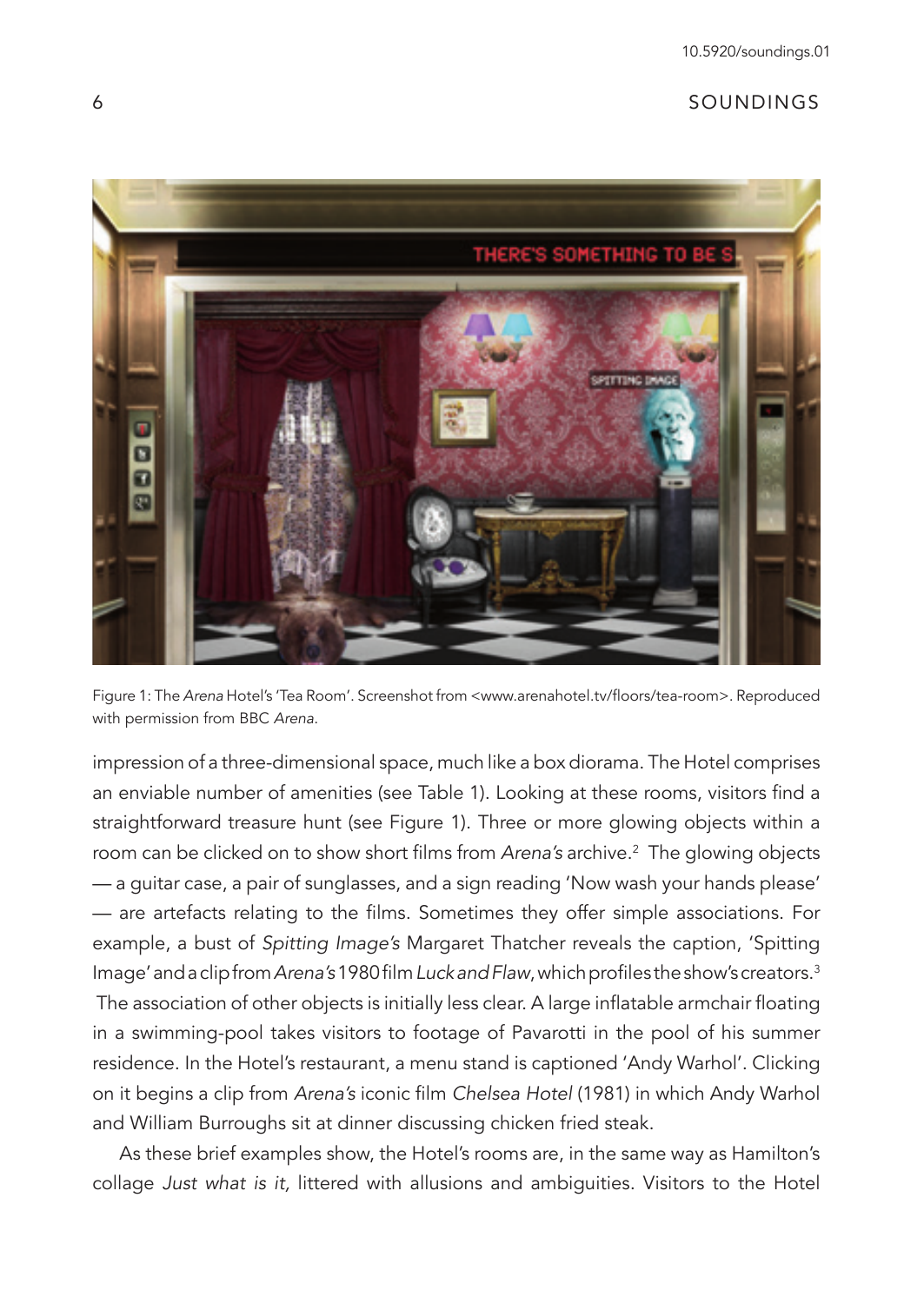must 'decode' these objects and discover or imagine their meaning. At first visitors identify clickable objects which are marked by a subtle glow, and sometimes by a certain incongruity, the Hotel's restaurant contains a crime scene with the chalk outline of a body, for example. Once identified, objects can be hovered over to reveal a caption, in this case, 'James Ellroy'. This action also displays a small description in the lift's scrolling floor sign. For Ellroy's film this is 'Fine dining and murder.' Clicking on the murder scene, visitors join Ellroy and the L.A. Sheriff Department's homicide detectives for dinner. As the film begins, captions inform visitors about what is taking place, though limited meta-data or contextual information is provided. By making visitors investigate the 'cut-and-pasted' objects in such a way, *Arena* relies on visitors' critical engagement to explore and enjoy the archive. Withholding most of the expository information about each film until visitors have watched the first few seconds (11 seconds in the Ellroy film) forces visitors to construct meaning about what they are experiencing. In addition to meanings generated by the film itself, understanding also develops with regard to a visitor's initial reaction to the Hotel at large, the appearance of each individual room and the objects within them. This process blurs the gaps between films in each room and in the Hotel. Thus, it seems possible James Ellroy, the homicide detectives, William Burroughs and Andy Warhol, though not at the same table, simultaneously occupy the same virtual restaurant.

#### *Listening to the Hotel*

Paul Long has demonstrated that popular music lends itself readily to curatorial and archival practices in part because of its symbiotic relationship with the audiovisual technologies that 'capture it' (2015, p. 67). It is perhaps not surprising then that around 50% of films in the *Arena* Hotel engage with music, mostly popular music, as a documentary subject. Given the breadth of *Arena's* televisual output, of which less than 30% concerns music directly, it appears that the Hotel gives particular attention to music as a subject. It is notable, for instance, that whilst most rooms are expected parts of a Hotel, two of the more unusual rooms, the chapel and the nightclub, are reserved almost completely for films with music as one of their main subjects. Therefore, parts of the Hotel were probably created with music especially in mind. My primary interest in listening to the Hotel, however, is not the music in its films, but the Hotel's soundscape.

Sound within the *Arena* Hotel can be classified using the categories of videogame sound introduced by Mark Grimshaw (2007). At times sound takes the form of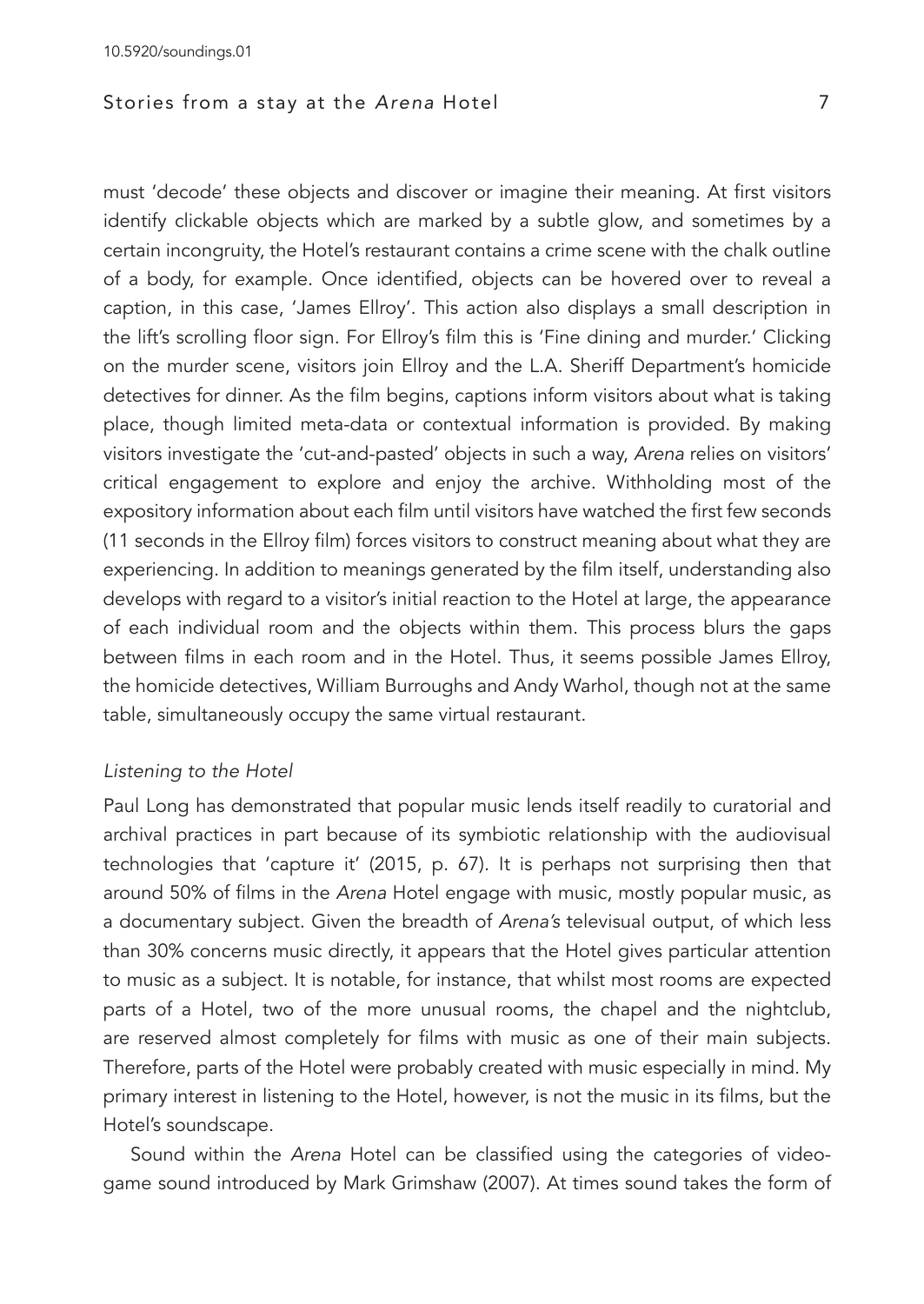kinediegetic sound heard in response to a visitor's actions; sometimes exodiegetic sound, heard regardless of a visitor's actions, is used (Grimshaw, 2007, p. 227). For example, visitors are greeted in the lobby by concierge Noël Coward saying, 'Hello, how are you dear? Et cetera, et cetera' (exodiegetic). If visitors click on the reception desk's bell, a 'ding' is heard and Coward is likely to make another droll remark (kinediegetic). A range of atmospheric and location sounds accompany this welcome, including ringing phones, chiming lifts, muffled chatter, and street noise. Travelling to a chosen room requires pushing a lift button, waiting as the lift travels to the room (complete with appropriate sounds and synchronised audiovisual jolts) before the doors open. A layered stereo soundscape throughout the Hotel compounds its collage effect, drawing the visitor's attention to, for example, Gregorian chant, whispers, closing doors and footsteps in the Hotel's chapel. The materials and size of each room — in this case, vaulted ceilings and stone walls — are indicated by the quality and level of reverberation in the ambient soundscape. Within this, sounds are panned between channels to give further indication of the physical space and the impression that visitors occupy a particular spatial zone of audition (Chion, 1994, p. 89).

This sound design is undoubtedly intended to engender a feeling of presence within the Hotel. How we should understand and conceptualise sound's role in creating a feeling of immersion, presence or incorporation within a virtual-world is a fraught issue (Calleja, 2014). As Mark Grimshaw and Tom Garner explore, prevailing understandings suggest that such a feeling is 'technologically deterministic and directly related to the degree of simulation of reality provided by the technology' (2015, p. 7). Conversely, the authors argue, the extent to which a sense of presence is felt does not rely on technology's ability to produce stimuli that simulate reality. Rather it is simulation of the specific context of the virtual world that enables the immersive effects of music and sound (Grimshaw & Garner, 2015, p. 7). In *Arena's* Hotel, this seems to be the case. The context of the Hotel is an exaggerated, tongue-in-cheek world prompted by a fascination with the strangeness, humour, and ambiguity of culture, popular or otherwise. Whilst the Hotel's sounds position visitors spatially, they also act as part of the Hotel's Pop Art collage juxtaposing and exaggerating the everyday and the extraordinary. They position visitors in a symbolic zone of audition wherein sounds convey contextual information pertaining to the social function of the space as well as information about an extraordinary function of the space, to bring together an unbelievable and impossible group of people.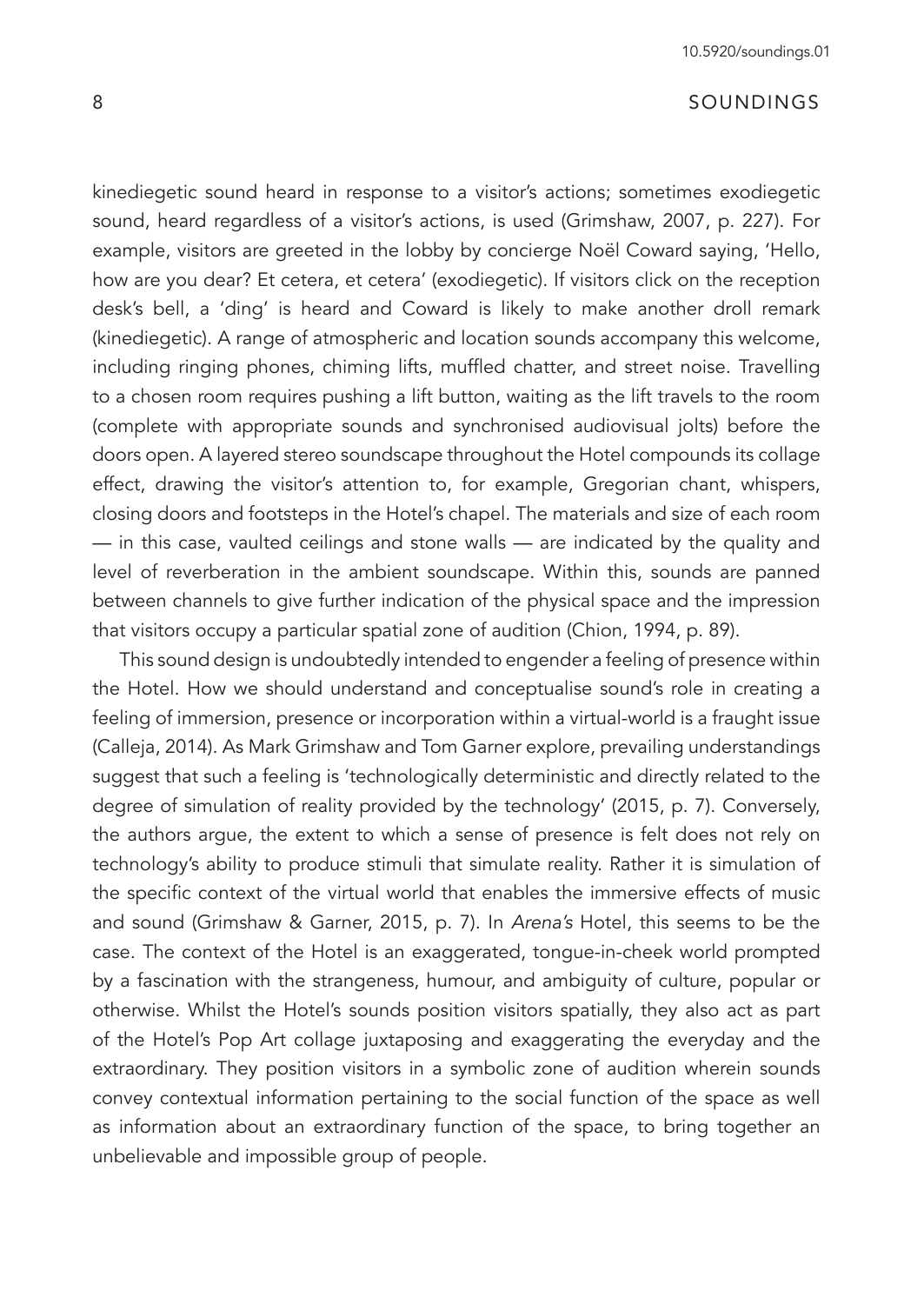For example, although Gregorian chant is a suitable and reverent choice to accompany a chapel, hearing it with the image of a chapel only does so much to incorporate visitors within the space. Coupled with sounds of incessant shuffling, the image of Amy Winehouse in stained glass, and pink striped wallpaper above Gothic arches, the chant signifies the Hotel's stylised context. For visitors who recognise the chant, the 'strangeness' of the situation is only heightened; it is the sombre plainchant of the Dies Iræ, oft quoted in requiems and other works of great tumult or intensity (Gregory, 1953). Thus, the Hotel's soundworld offers visitors a feeling of incorporation into the Hotel's strange, fictional space. This sonic design, which follows visitors throughout the Hotel, concerns not only the visitor's enjoyment of the Hotel but also *Arena's* encouragement of visitors to explore its archive materials in a particular way. The attempt to include visitors within the Hotel via contextually realistic sound enables the Hotel's discontinuous elements — its short, seemingly unrelated film clips — to be conceived of by visitors as part of the same world, and thus to explore them with this referential frame in mind. Situating visitors and guests in the Hotel together blurs the gaps between the films presented. In doing so, the Hotel encourages the film's subjects, and the moments their films capture, to interact in the imagination of visitors.

# Examples from the Chapel and Nightclub

This section explores two instances of this blurring of gaps between the films. The first instance gives an account of the possible gaps between the films housed in the chapel.

Film 1) Amy Winehouse performs in an Irish church. Her performance is intercut with footage of two interviews. In Winehouse's interview she discusses her musical influences and dwells upon Gospel singer Mahalia Jackson. Reverend Máirt Hanley's interview explores performances in his church as acts of worship (04:56).

Film 2) In Louisiana, Reverend Howington gives an evangelical sermon that includes his performance of country music during which the congregation clap, dance and appear to experience involuntary movements. An interview explores drug abuse in Howington's life and his playing/feeling of the blues (02:07).

Film 3) Sister Wendy Beckett goes about and talks about her solitary worship and wider beliefs. A narrator gives information about Beckett's life, and for 51 seconds of the film Gavin Bryars' arrangement, *Jesus' Blood Never Failed Me Yet* (1972), of an unknown homeless man's song underscores the footage, narration, and off-screen interview. Later, a choir begins their service in song (02:00). As with other films in the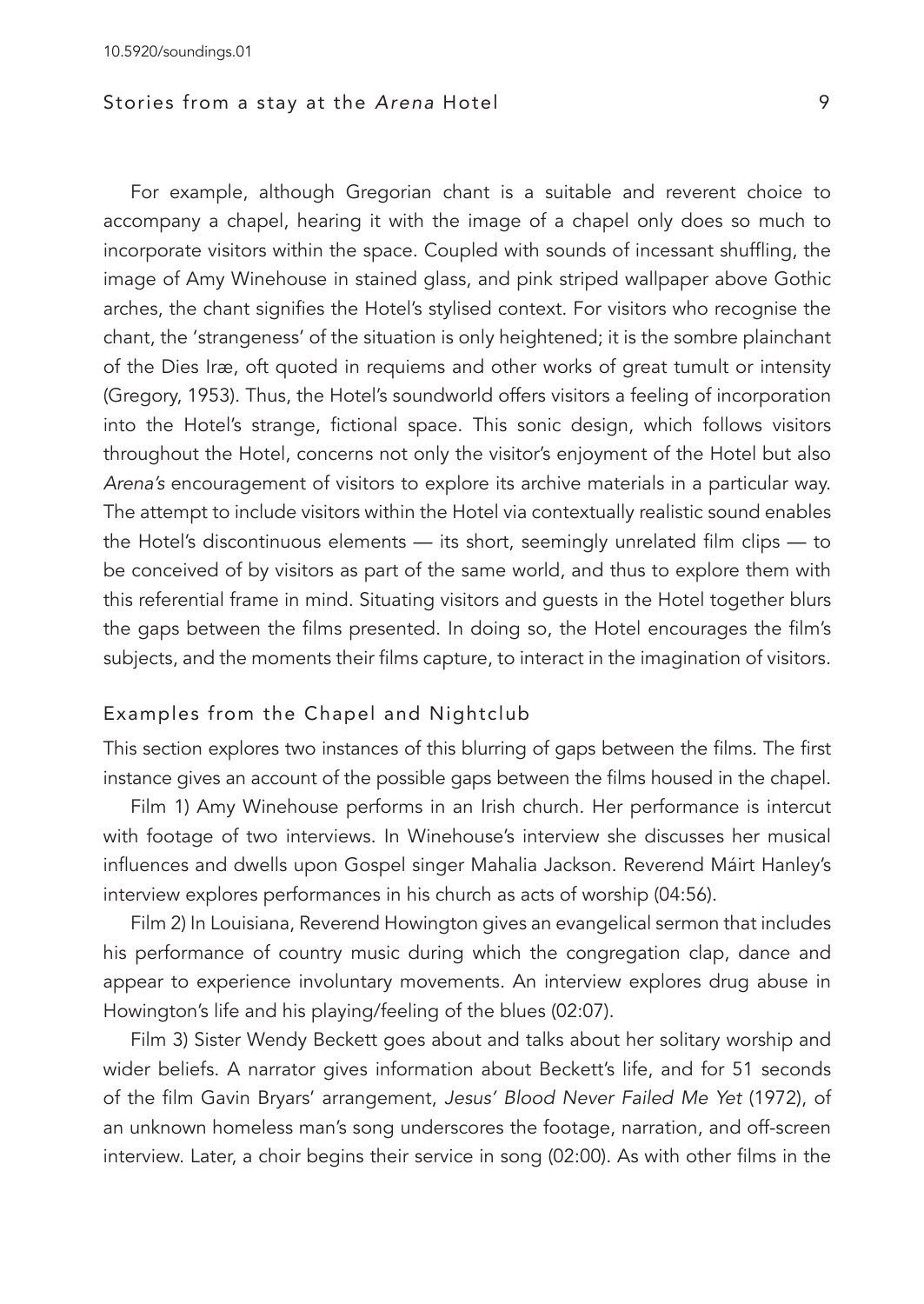Hotel, the gaps between these three films are drawn into the visitor's mind by the function of the room in which they are housed. In this case, religion acts as a referential frame for interpreting the films. Someone's attention might be drawn to the disparity between Beckett's solitary worship and Howington's tumultuous exclamations: 'We're not crazy!' Others might consider the films' varied depiction of religious spaces or types of congregation. Others still would identify the relationship between religious worship and musical practice as a key theme for the consideration of these films. As Winehouse makes clear: 'I'm not religious, but there's nothing more . . . pure than the relationship you have with God . . . apart from your love of music' (01:58). The films prompt similar themes in their own right of course, but juxtaposed in the chapel, each story is contextualised by the others. The different approaches to religion, and musical worship in particular, are brought into proximity in a way they are not when seen only as disparate parts of the *Arena* archive. The gaps between the films — from drug addict to evangelical country musician, and non-religious singer to an early death blighted by substance abuse — are blurred, increasing the potential for the Hotel's stories to interact as part of a multiplicity of stories seldom observed outside the virtual Hotel. In the above example, *Arena* prompts visitors to identify the similarities and differences in the stories, to make new and unlikely connections between the histories and lived experiences the films' mediate, and to acknowledge the wider context in which the stories were found.

There is one instance in the Hotel where stories are not so much encouraged into juxtaposition but forced*.* Although this is not the norm for the Hotel, I explore this second instance because, by Wall's admission, it is a concrete example of how he wanted the Hotel to operate: it 'encapsulates what I'm trying to get at', which is to 'reveal other meanings in [the] archive which could render it dynamic and creative in a way that suggests the future as much as the past' (Wall, 2014). In the Hotel's nightclub, a red military jacket hangs on a microphone stand. The image is captioned 'Poly Styrene and Pete Doherty'. Clicking on it takes visitors to what appears to be a performance of 'Albion' by Babyshambles. As their performance comes to an end however, footage turns to the outside of a club where another band enters the venue to the final few bars of 'Albion'. The new band takes the stage and performs Styrene's song, 'Art-I-Ficial'. It is an invented gig, but one partially successful in creating a club where Babyshambles, fronted by Doherty, and Styrene and her X-Ray Specs are forced to share a stage and interact across the decades.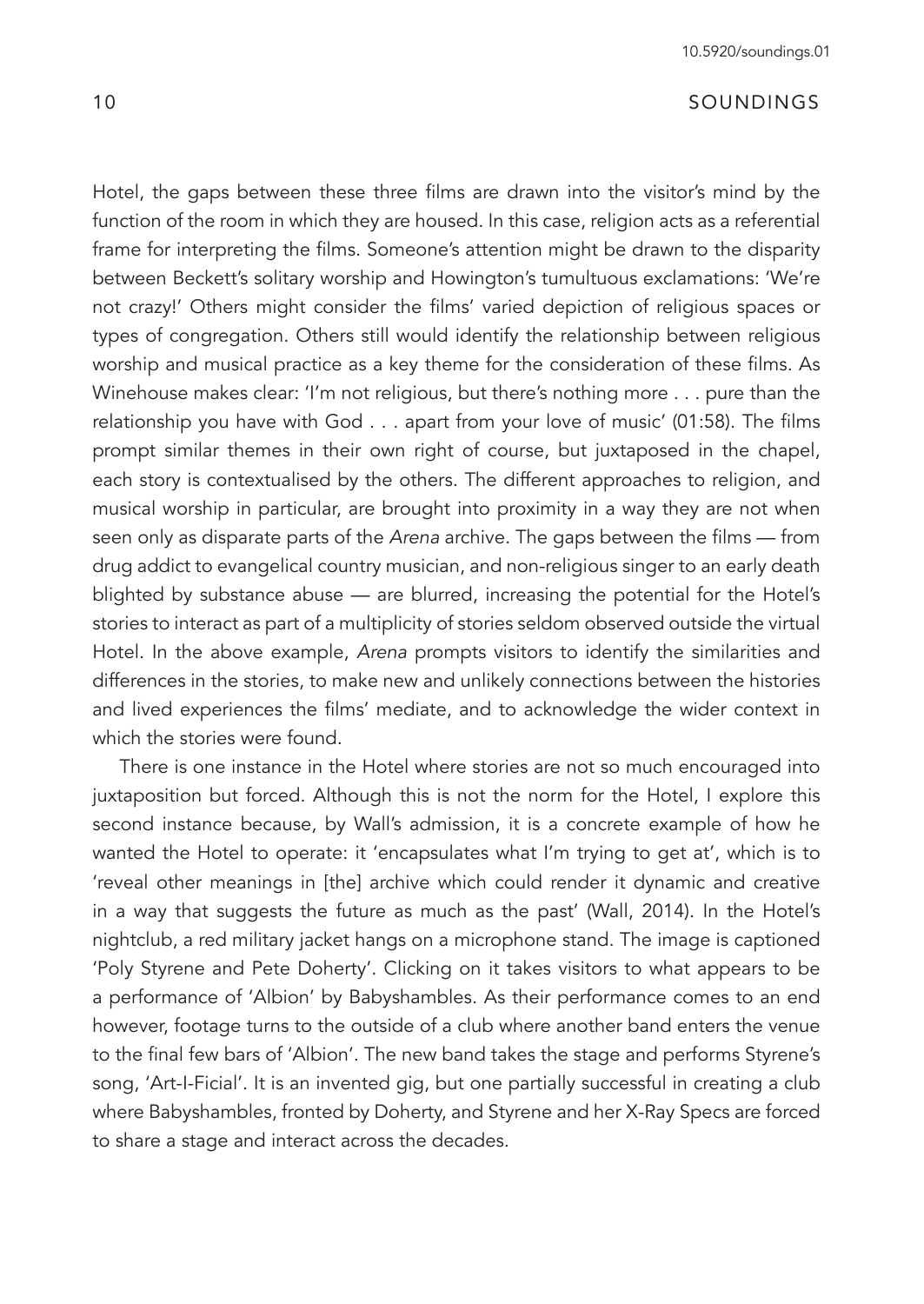It is the soundtrack that allows us to suspend our disbelief for a moment. Babyshambles finishing their song as Poly Styrene and her band arrive at the club helps us to make the journey in time despite changes in video quality and format. It is only when they enter the stage, or when on-screen captions give the game away completely, that we fully realise we are not where, or when, we were before. In this nightclub, meanings within Doherty and Styrene's songs are afforded added significance by their juxtaposition. Lyrically both present allegorical visions of society; Doherty's is a fable of Britain, filled with 'violence in dole queues' and 'gin in teacups', while Styrene protests 'the way a girl should be' in a 'consumer society'. The anti-idealistic, anti-consumerist and anti-authoritarian ideologies the artists present are reinforced by the presence of each other. Musically, Doherty's more melodically orientated indie-punk preceding Styrene's brash, fast-paced new-wave/punk-rock contextualises the artists and the roots and branches of punk's musical aesthetics.

It is not only the artists' *Arena* wants to bring together. 60% of the film is footage of the audience and our attention is drawn to what Styrene later in the film calls the 'hysterical' communities for whom this imagined gig is real. Shots of the audience are similar to the point where we might not be sure if one of Styrene's punks was actually one of Doherty's post-punk revivalists. The ambiguity of the audience's situation makes the existence of the impossible gig more believable; it also brings citizens of Doherty's Albion and Styrene's consumer society together to share the memory of the same 'gig' and a similar British society. The Hotel acts as a venue for this impossible interaction allowing music, musicians and musical communities to realise insights into their shared musical cultures.

This clip is an exaggerated example, but *Arena* employs music and sound throughout the Hotel to construct and organise its virtual world and to endow its fictional world with the hallmarks of a strange 'reality'. It is this ambiguity, resulting also from limited expository information, that helps present the gaps between the archive's materials as part of the archive itself. Rather than drawing attention to their separateness, the Hotel blurs gaps between the archive's materials. Thus, these gaps demand we consider objects on either side not as discrete objects but as ones in communication — a communication that can point to their differences and similarities. Visitors are encouraged to look for reasons as to why clips are presented together and to form stories that exist within the Hotel's fictional space and the real world. These gaps, and the narratives that occupy them, lead to the third section about the Hotel's relationship with the archive.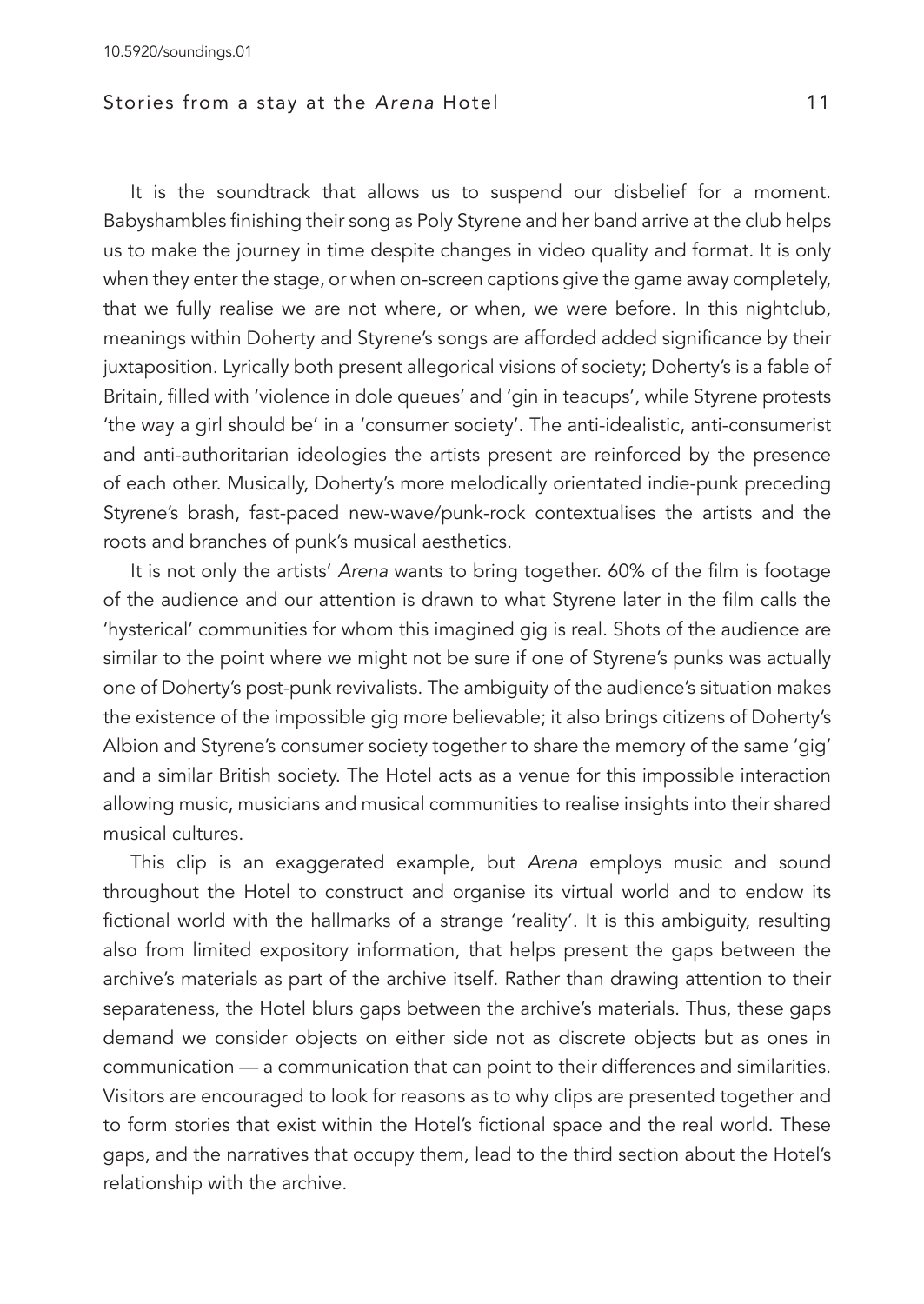### Secondary Narratives and the Archival Turn

#### *The Curatorial Process*

During visits to the Hotel I was surprised that *Arena* had not chosen to use an existing website already suited for the presentation of archival audiovisual material. A gallery's website or a social media site such as YouTube would offer advantages in terms of access, impact, and user discourse. Indeed, the Hotel's interactive elements feel limited by 2012's standards; visitors are able to pause films but not to jump between parts, for example. Nevertheless, the stylised world of the Hotel ties it to *Arena's* 'off-beat' brand. By avoiding platforms such as YouTube, *Arena* is able to control the space surrounding its films. In this way, *Arena's* Hotel follows the now highly problematised 'shift away from curating as an administrative, caring, mediating activity toward that of curating as a creative activity more akin to a form of artistic practice' (O'Neill, 2007, p. 22). This shift in curatorial practice began in the 1960s following attempts to demystify the art world and 'make visible the mediating component within the formation, production and dissemination of an exhibition' (O'Neill, 2007, p. 13). The Hotel*'s* presentation of *Arena's* archive material is a purposive and artistic act of curation (Farquharson, 2003) that encourages visitors to explore its materials as something more than a series of independent, discontinuous elements; it is firmly concerned with the presentational function of the space. Encouraging a sense of incorporation for visitors establishes not only the sense of contextual realism that allows such exploration but also the visitor's importance to the construction of meaning about gaps between the Hotel's materials. Nevertheless, the *Arena* Hotel appears to engage in, at least partially, the opposite of the shift Paul O'Neill describes. Not wanting to delineate each film by providing metadata and other 'objective' information, the subjective acts of selection, editing, production and other curatorial processes are hidden. Although the Hotel serves as an exhibition of *Arena's* films, curatorial practices are only one side of the coin. The other side, archival practice, traditionally subordinated presentational functions to focus on the preservation and accessibility of material. Although the Hotel too subordinates the supposed 'objectivity' of the archive in favour of highly stylised presentational modes, archival practice is nevertheless important to an understanding of the significance the Hotel holds. To consider this aspect of the Hotel, I return to the film of Warhol and Burroughs.

In between footage of Warhol and Burrough's dinner, a guide takes a group around the real Chelsea Hotel in New York. Stopping outside the rooms Warhol and Burroughs stayed in, the tour guide evokes the Hotel's Bohemian mystique as a haunt of vanguard actors, writers, musicians and artists. It is not difficult to identify an inspiration for the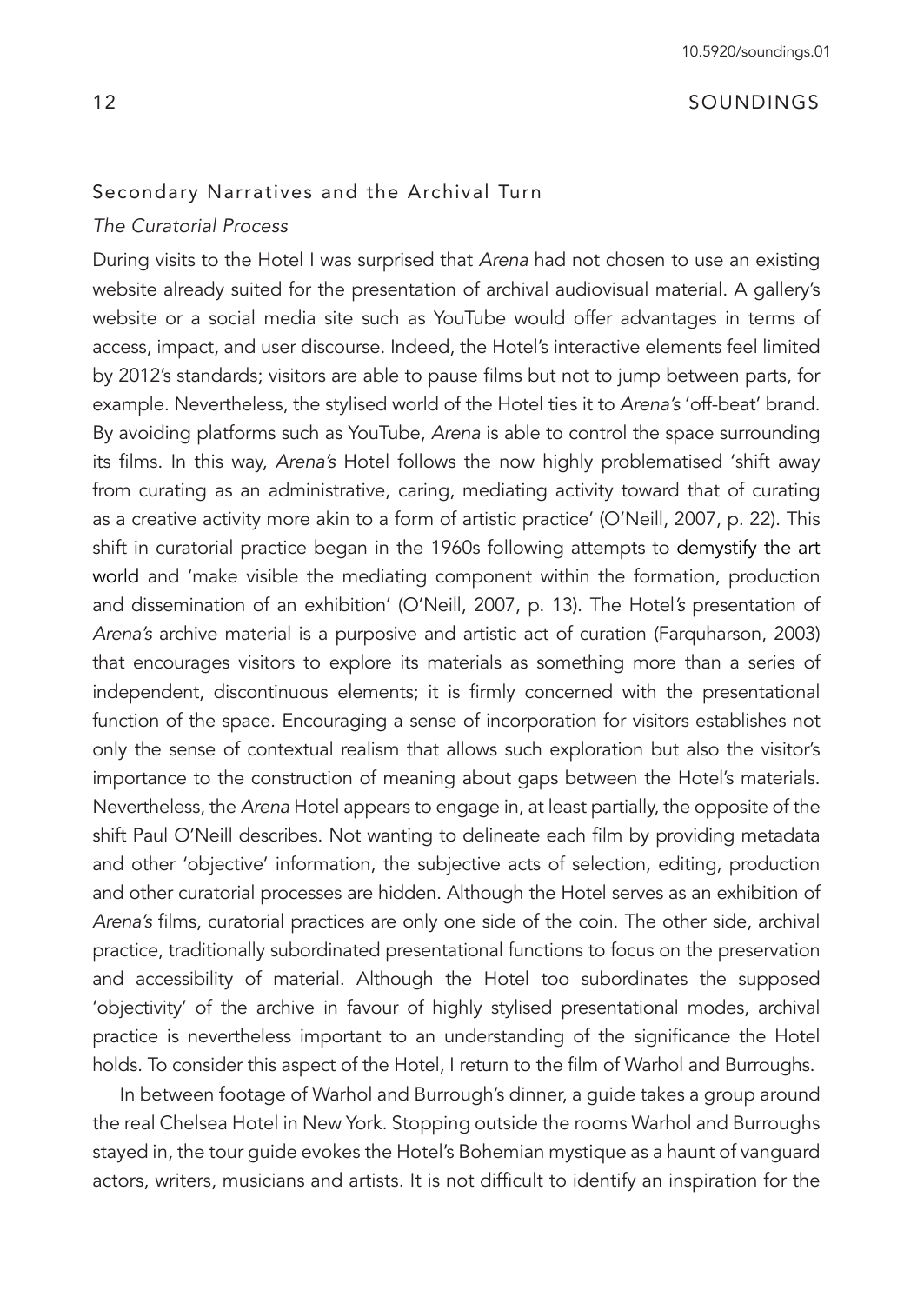*Arena* Hotel's tag line: a rest stop for rare individuals. Indeed, as Wall recalls, the Hotel was based 'on the lobby of the Chelsea Hotel mixed with the back lifts of [BBC] Broadcasting House' (2014). I argue that a hotel serves as a uniquely suitable template for *Arena's* idiosyncratic exploration of its archive for several interconnected reasons.

Firstly, the Chelsea Hotel built a reputation as the semi-permanent residence of influential, famous, and eccentric figures of the twentieth-century cultural milieu who lived, died and conducted their personal and professional lives within its walls. *Arena's* archive, full of similar characters and stories, finds a felicitous association with the Chelsea Hotel's reputation and visitor book.

Secondly, the film *Chelsea Hotel*, through which *Arena* also became part of the Hotel's story by documenting and further mythologizing it, remains one of *Arena's* most well-known and acclaimed films. The film is cited as such in newspaper articles remarking on *Arena's* earlier years (e.g. Grant, 1988; Selway, 1981) and is repeated more often than the majority of *Arena's* other programmes, at least six times since 2000. It was described in 1982 as 'the best repeat of the week, compulsory if you missed it first time' (Fiddick 1982, p. 18), and 'fascinating' in a 2001 re-run (Mulvihill, 2001, p. 60). The film, and its reputation, are key parts in the cultivation of *Arena* as 'off-beat' (Selway, 1982, p. 48) but, 'vastly enjoyable' (Davalle, 1982, p. XVI).

Thirdly, Wall identifies the comedy value of hotel culture as a reason for *Arena's*  choice of a hotel, stating 'everything about hotel culture is intrinsically funny' (2014). Though Wall makes no indication of what form this comedy takes, it is no doubt bolstered by the tropes of British hospitality comedies found in *Fawlty Towers* (1975 and 1979), *Carry on Abroad* (1972), and *Are You Being Served?* (1961 – 1970). The latter is not set in a hotel of course but is nevertheless an important hospitality comedy that continues many of the tropes found in the other examples e.g. style of humour, depiction of patrons, inter-staff relationships, and physical settings. This camp ironic tone resonates with the style for which *Arena* became renowned. The *Arena* Hotel is thus presented as an object that delights in, and artistically meditates, the funny and extraordinary nature of culture.

Though these reasons are important in understanding why *Arena* chose a hotel to represent its archive, I suggest that a fourth reason is a principal factor in an examination of the Hotel and its relation to archival practice. This posits the Hotel, on the one hand, as an institutionalised space with well-known physical arrangements and expected behaviours. On the other hand, as with many real hotels (e.g. The Chelsea Hotel) and fictional hotels (e.g. *Fawlty Towers*), what happens in the Hotel is often considered as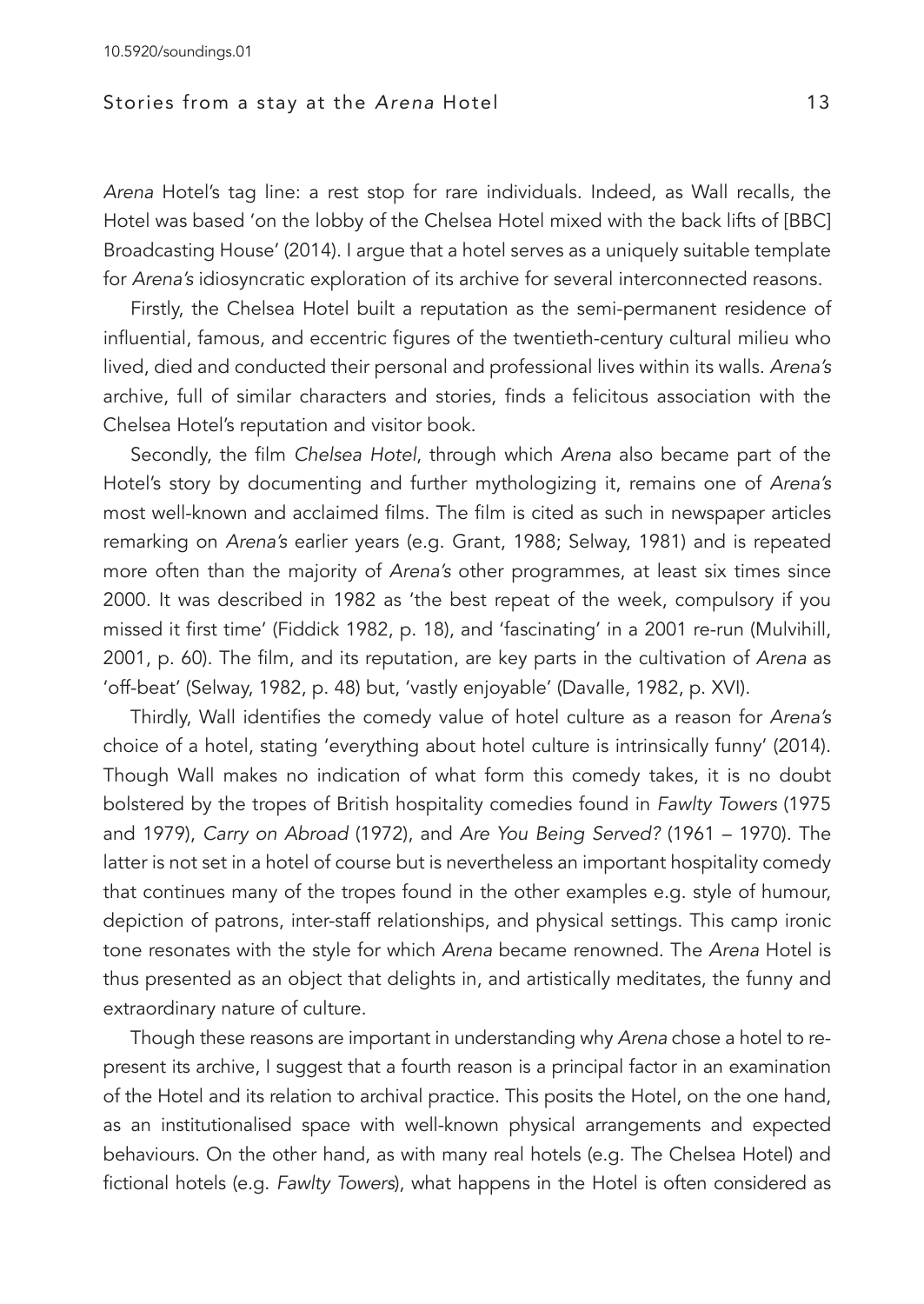something outside everyday experience. In Wall's terms, using a hotel's blueprint 'was a way of randomising the archive but with a kind of acute organising principle' (2014). Hotels of this kind are known structures that are recognised as liminal spaces between public and private, banality and absurdity. The sonic experience of such a hotel is also layered with competing sounds and enforced silences made by the hotel's material features (a reception bell or a Do Not Disturb sign) and by those who inhabit the hotel. As suggested above, *Arena* apes this sonic world as a way to establish its fictional space and engender feelings of presence for the visitor. *Arena*'s use of the audible features of a hotel also compounds the notion of the Hotel as a space between the expected and unexpected (a quiet chapel in which Gregorian chant and Amy Winehouse might both be heard, or a restaurant where clinking plates accompany a discussion of a homicide investigation, for example). Thus, these spatial, social, and sonic blueprints are presented in the Hotel as means to establish the *Arena* archive as part of an ill-defined 'third space' or 'third place', (evoking Bhabha (1994) and Oldenburg (1989) respectively), in which interactions occur between two or more cultures and between the private and professional. This contributes to the expansion of *Arena's* archive from a fixed series of objects to a nebula of stories of, and about, culture.

#### *The Hotel as Archive*

A central theme of Wall's article on *Arena's* archive is the changing nature of archives. For Wall, the changing meaning of archives has 'turned into every kid with a mobile phone constantly recording experiences to such an extent that you can't be clear exactly what archive [sic] is anymore' (2014). Wall conceived of the Hotel partly in response to this incorporation of the archival into the everyday. Jussi Parikka used the phrase 'information management society' to encapsulate this trend (2013, pp.  $1 - 2$ ). Technologically developed communities now 'archive' emails, tag digital galleries and rely on archival metaphors and processes to curate lived experience. The proliferation of digital technology has brought a challenge to previous conceptions of the archive as a concrete, institutionalised place of preservation — a place offering privileged access to authoritative texts, which occupies figurative spaces between knowledge and power, memory and truth and real spaces in the basements and backrooms of establishments. It is a challenge that continues to provoke post-modern ontological discussions of the archive, what has been termed the 'archival turn'. The turn problematized the archive's status in the light of changing socio-cultural conditions including the proliferation of visual and digital cultures, contemporary forms of nostalgia, and postmodern anxieties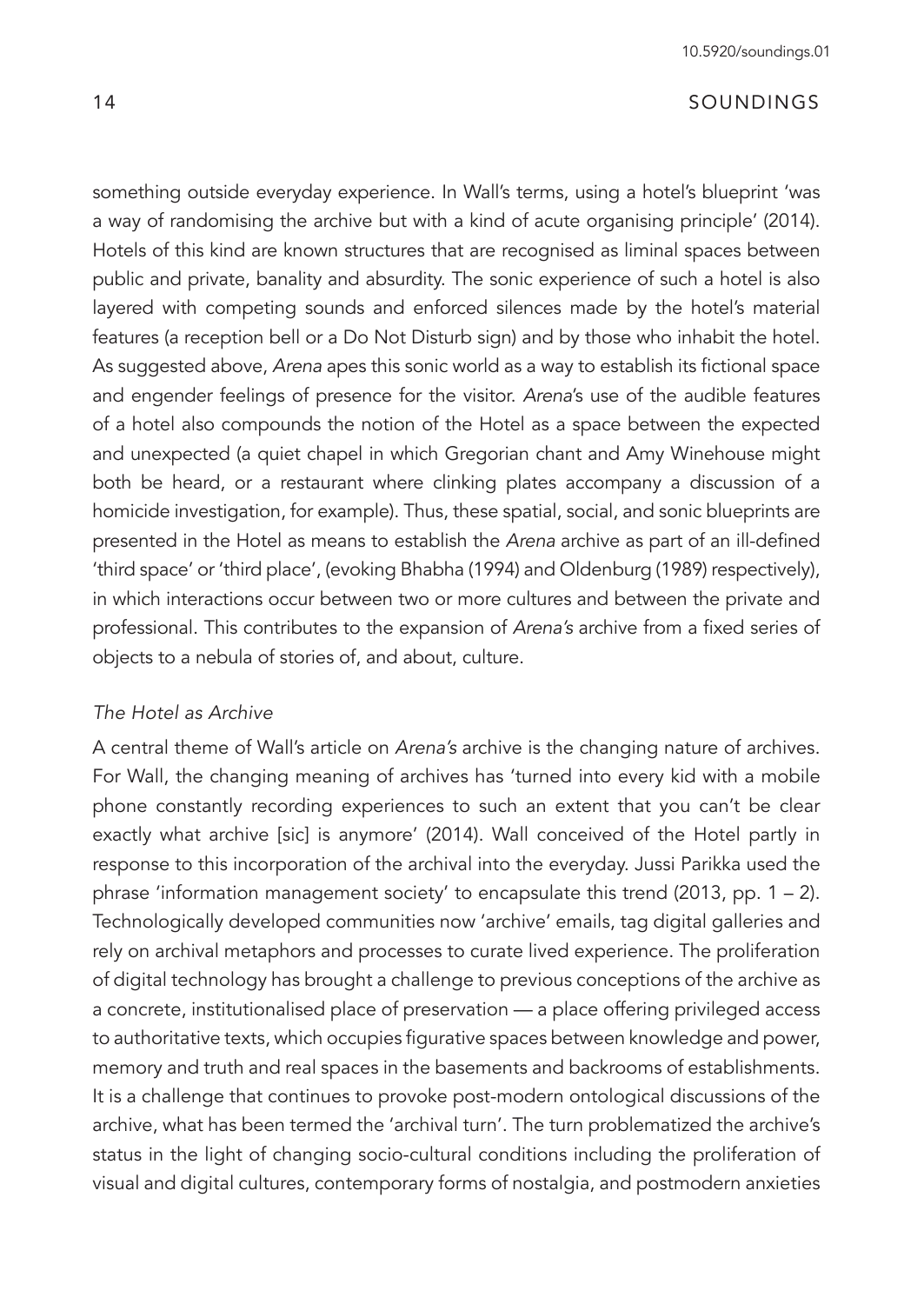over time-space compression (Simon, 2002, p. 102; see also Cook, 2012). The archival turn reconsidered the archive's physical and privileged requirements and was driven by the work of critical theorists, especially Foucault (2012 [1969]), Benjamin (1968. [1939]) and Derrida (1998). Foucault and Benjamin's work reimagined the archive 'as a site of cultural power and social transformation, but one which is nonetheless abstract: an imaginary terminus wherein cultural expressions find meaning through contingencies, in allegorical associations and discursive formations' (Simon, 2002, p. 104). Later, in his famous work, *Mal d'Archive,* Derrida's psychoanalytic account (Steedman, 2001) of our preoccupation with archives drew attention to the nostalgic desires that drive and are driven by archival practice (Derrida, 1998, p. 91).

In many ways, the Hotel retains some of the principles of the 'modernist' archive: it has limitations to its access and how visitors may view material. Fashioning the website around the organising principles of a hotel certainly resonates with conceptions of the archive as a place with expected physical and social boundaries. Nevertheless, the *Arena*  Hotel follows the archival turn. It takes the form of an imaginary space; it is certainly virtual and the rooms within it present imagined situations. The Hotel also undermines some sense of textual authority by chopping and re-cutting *Arena's* footage and presenting it in new contexts. The Hotel necessitates a contingent experience of its materials and encourages visitors to engage with possible allegorical associations (as with Doherty and Styrene) discovered in the space between its clips. Wolfgang Ernst, argues 'the archive does not tell stories; only secondary narratives give meaningful coherence to its discontinuous elements' (2004, p. 3). He continues, 'there is no necessary coherent connection between archival data and documents, but rather gaps in between: holes and silence' (2004, p. 3). It is these gaps that *Arena's* Hotel attempts to draw into our consideration of the archive's materials. Through its ambiguity of presentation and immersive experience, both of which are enabled and intensified by the use of music and sound, the Hotel encourages the discovery of secondary narratives between clips and between the cultural formations documented by *Arena*. To conclude, I consider what purpose these secondary narratives might serve.

# Cultural stories

Cultural memory has a complex theoretical history; it can be seen on the one hand as the practice of groups that construct versions of the past to document and recall national, institutional, or family histories (Erll, 2008, p. 5). On the other hand, cultural memory points to the neuropsychological act of an individual mind influenced by socio-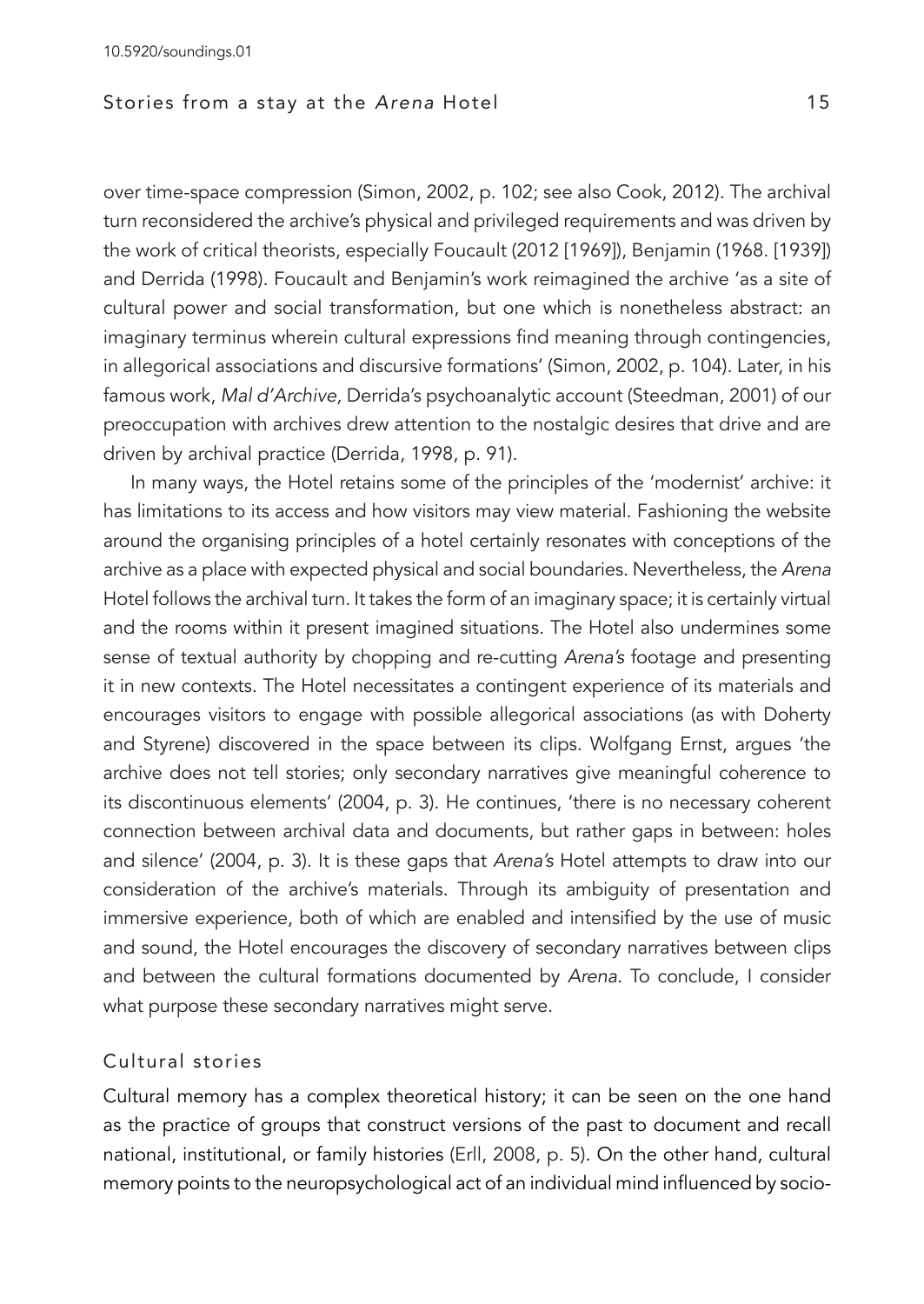cultural frameworks. The *Arena* Hotel engages with both interconnected meanings. The Hotel is built by the purposive selection of an institution (*Arena*) to create and present histories about *Arena* and certain parts of culture. At the same time, it relies on the particular experience of the individual to interpret this 'history' and owes its creation to nostalgic desires to experience the past in the full knowledge that such a past is lost or invented, what Svetlana Boym calls 'reflective nostalgia' (2001, p. 21). The role of music is paramount to the nostalgic desire the Hotel relies on and drives. Music, and popular music in particular, is recognised as sharing a complex and powerful relationship with nostalgic modes (for a summary see Dauncey and Tinker, 2017). Indeed, music serves in the Hotel as the means by which and about which the visitor's retrospective activity is often focused.

Following theories that consider cultural memory as inseparable from networks of mediated experience, Ann Rigney foregrounds new media technologies 'as an integral factor in the production of cultural memory today' (2016, p. 15). Such media, or technologies of memory (Plate and Smelik, 2009), 'operate within various symbolic systems' and 'broaden the temporal and spatial range of remembrance' (Erll, 2008, p. 12). Van Dijck takes this further to argue for 'the mutual shaping of human cognitive memory and media technologies in everyday cultural contexts' (2007, p. 150).

The memory practices and technologies conditioning Anglo-American understandings and enjoyment of the past have undergone great change as part of the so-called 'time-space compression' wherein the geographical and temporal gaps between communities and cultures become blurred as technologies speed up and disperse how and what we experience (Massey, 1994, p. 146). These changes resonate with new conceptions of 'space' as a product of global and local interrelations: a sphere, 'always under construction', 'in which distinct trajectories coexist' (Massey, 2005, p. 9). In the light of these conditions, Massey reimagines the notion of 'space' as a 'simultaneity of stories-so-far' (2005, p. 9). The *Arena* Hotel is such a space, created in response to the same conditions. The Hotel spatializes *Arena's* archive and allows it to draw upon an extraordinary referential frame, which simultaneously includes the global and local; the past, present and future — a coexistence of mutable histories. *Arena's* Hotel artistically encourages users to create alternative stories which provide added or meaningful significance to the Hotel's materials. These stories are generated within the gaps between films. Music and sound are employed as subjects and tools used to aid visitors' engagement with these gaps. Music affords the Hotel the means by which, and often about which, simultaneous stories surrounding cultural meaning and shared memories might be experienced, remembered or imagined.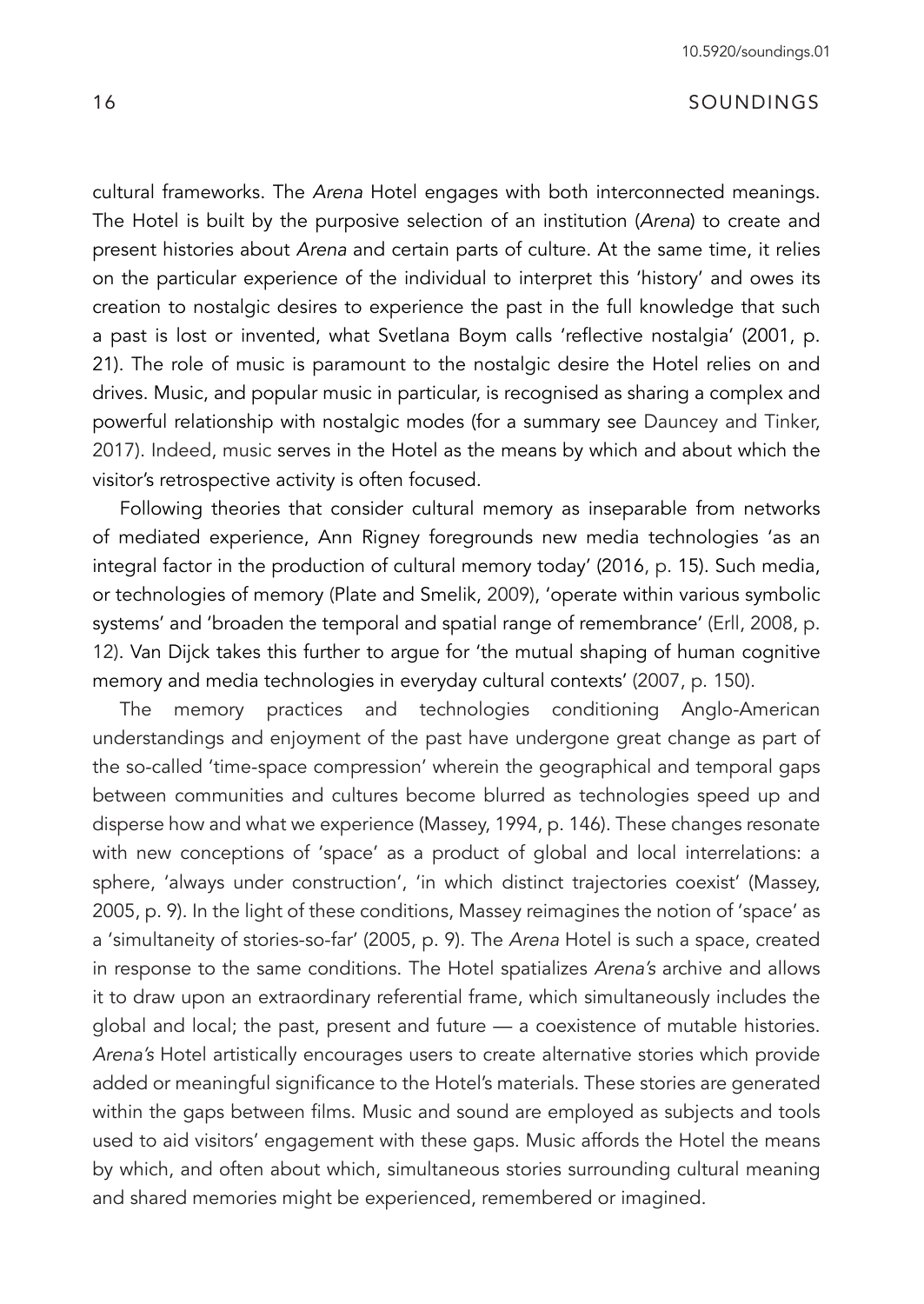# Endnotes

- 1 The *Arena* Hotel is a collaboration between *Arena* director/editor Anthony Wall, Emma Matthews and several other *Arena* associates*,* Tony Ageh and Bill Thompson of the BBC, and The Space. The Space (funded by the Arts Council) supports online platforms for art. The Hotel's Software was designed by Klik. The original intention was to expand and update the materials housed in the Hotel. Apart from some minor additions and changes, this has not been carried out.
- 2 Although without the same goal-oriented function, the Hotel is similar to a 'pointand-click' adventure or treasure hunt video game, some of which are themselves indebted to twentieth-century collage techniques (Janik, 2015).
- 3 In 1992, Hamilton reworked his original 1956 collage. The remake was prompted by an invitation from the documentary series *Q.E.D.* to explore computer generated art. Hamilton produced the work digitally and included a bust of Thatcher (Manchester, 2007).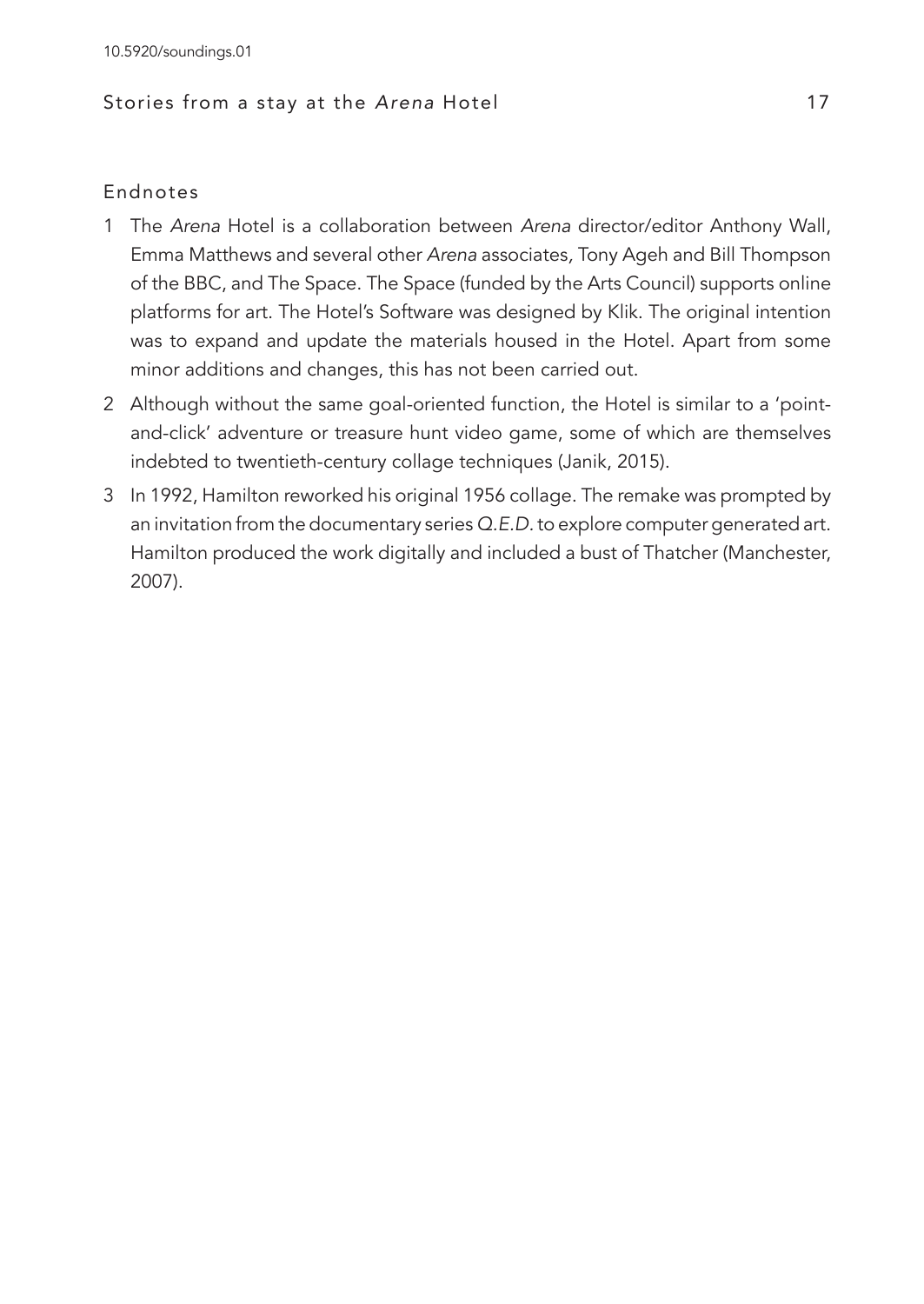Bibliography

- Baron, J. M. (2014). *The archive effect: found footage and the audiovisual experience of history*. Abingdon; New York: Routledge.
- Benjamin, W. (1968). The Work Art in the Age of Mechanical Reproduction. In H. Arendt (Ed.), *Illuminations* (pp. 217 – 252). New York: Schocken Books.
- Bhabha, H. K. (1994). *The location of culture*. London. New York: Routledge.
- Born, G. (2004). *Uncertain vision: Birt, Dyke and the reinvention of the BBC*. London: Secker & Warburg.
- Boym, S. (2001). *The future of nostalgia*. New York: Basic Books.
- Calleja, G. (2014). Immersion in virtual worlds. in M. Grimshaw (Ed*.), The Oxford handbook of virtuality* (pp. 222 – 234). New York: Oxford University Press.
- Chion, M. (1994). *Audio-vision: sound on screen.* New York: Columbia University Press.
- Cook, T. (2012). Evidence, memory, identity, and community: four shifting archival paradigms. *Archival Science, 13*(2 – 3), 95 – 120. DOI: 10.1007/s10502-012-9180-7
- Dauncey, D and Tinker, C. (2017). Popular music nostalgia, *Volume!,11*(1), 1 10. Retrieved from: http://volume.revues.org/4202
- Davalle, P. (1982 February 12 18). Television. *The Times Preview*, p. XVI.
- Derrida, J., (1998). *Archive fever: a Freudian impression*. Chicago: University of Chicago Press.
- Erll, A. (2008). Cultural memory studies: an introduction. In A. Erll & A. Nunning, (Eds.), *Cultural memory studies: an international and interdisciplinary handbook* (pp. 1 – 18). Berlin; New York: de Gruyter.
- Ernst, W. (2004). The archive as metaphor. *Open,* 7/(No)Memory, 1 8. Retrieved from http://www.onlineopen.org/the-archive-as-metaphor
- Fiddick, P. (1982, February 13). Television/Radio: Next Week*. The Guardian*, p. 18.
- Foucault, M. (2012). *The archaeology of knowledge*. London; New York: Routledge.
- Grant, L. (1988, November 24). Regrets, they've had but few. *The Guardian*, p. 25.

Gregory, R. (1953). Dies Irae. *Music and Letters, 32*(2), 133 – 139.

Grimshaw, M. (2007). The acoustic ecology of the first-person shooter (PhD Thesis). Retrieved from http://hdl.handle.net/10289/2653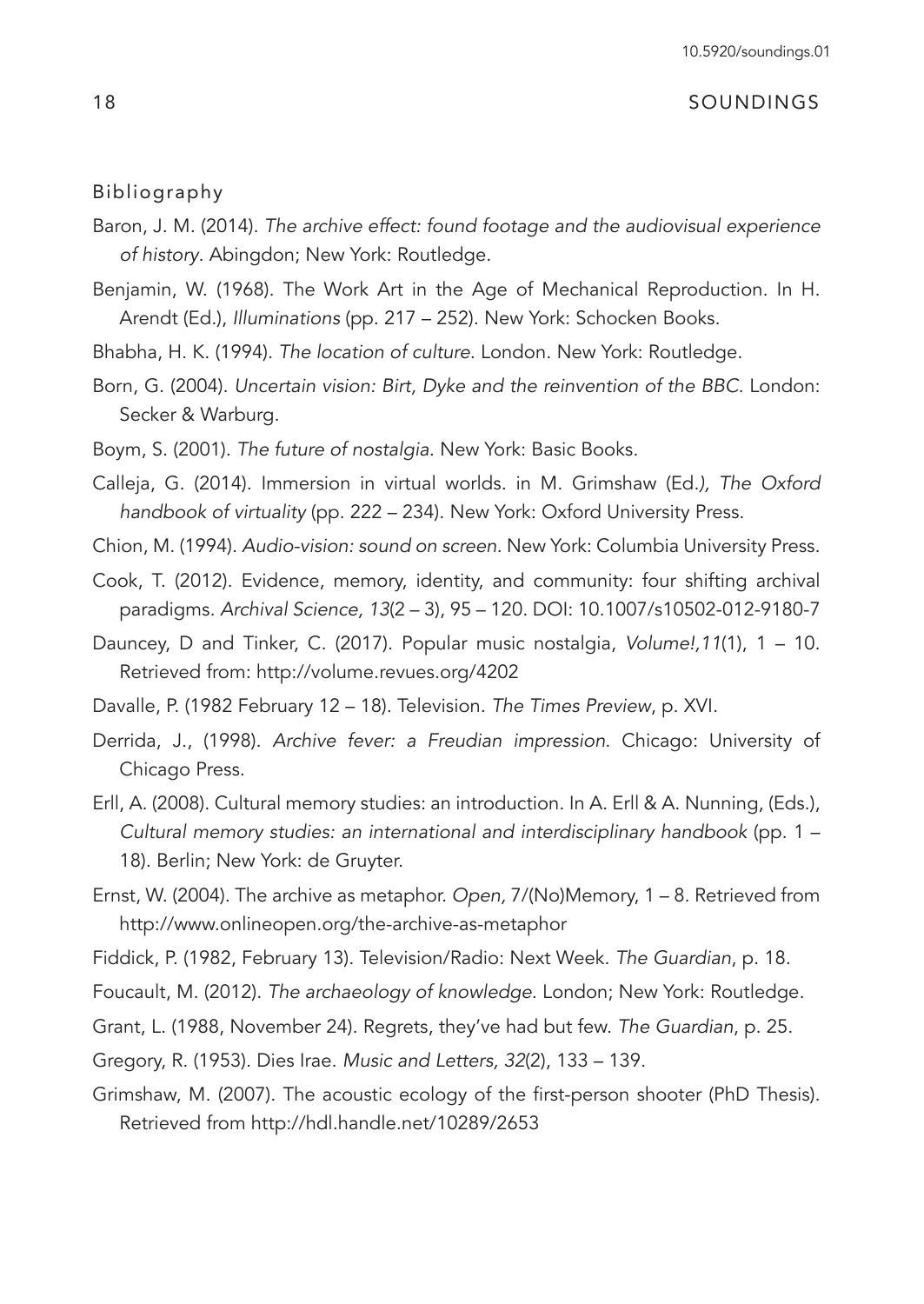- Grimshaw, M., & Garner, T. (2015). *Sonic virtuality: sound as emergent perception*. New York: Oxford University Press.
- Janik, J. (2015). The Cluster Worlds of Imagination: the analysis of collage technique in games by Amanita Design. In Bártek, T., Miškov, J., Švelch, J. (Eds.) *New Perspectives in Game Studies: Proceedings of the Central and Eastern European Game Studies Conference*, 45 – 54. (Brno: Masaryk University). Retrieved from http://gamestudies.cz/odborne/ceegs2014/
- Kepley, V., & Swender, R. (2009). Claiming the found: archive footage and documentary practice. *The Velvet Light Trap*, 64(1), 3 – 10. doi: 10.1353/vlt.0.0037
- Long, P. (2015). 'Really Saying Something?' What do we talk about popular music heritage, memory, archives and the digital? In Baker, S. (Ed.) *Preserving popular music heritage: Do-it-yourself, do-it-together* (pp. 62 – 76)*.* New York; Abingdon, Routledge.
- Manchester, E. (2007, June) Just what is it that makes today's homes so different? *Tate*. Retrieved from http://www.tate.org.uk/art/artworks/hamilton-just-what-is-it-thatmakes-todays-homes-so-different-p11358
- Massey, D. (1994). A global sense of place. In *Space, place, and gender* (pp. 146 156). Minneapolis: University of Minnesota Press.
- Massey, D. (2005). *For space*. London: Sage.
- Mulvihill, M. (2001, August 4). Satellite and digital TV Choice. *The Times*, p. 60.
- Oldenburg, R. (1989) *The great good place*, Cambridge, MA: Da Capo Press.
- O'Neill, P. (2007). The curatorial turn: from practice to discourse. In J. Rugg and M. Sedgwick (Eds.) *Issues in curating contemporary art and performance* (pp. 13 – 28). Bristol: Intellect Books.
- Parikka, J. (2013). Archival media theory: an introduction to Wolfgang Ernst's media archaeology. In W. Ernst, *Digital memory and the archive* (pp. 1 – 22). Minneapolis: University of Minnesota Press.
- Plate, L., & Smelik, A. (2009). *Technologies of memory in the arts*. New York: Palgrave Macmillan.
- Rees, J. (2016 July 24). Arena: the 10 films that defined our best arts programme. *The Telegraph*. Retrieved from http://www.telegraph.co.uk/tv/2016/07/24/arena-the-10-films-that-defined-our-best-arts-programme